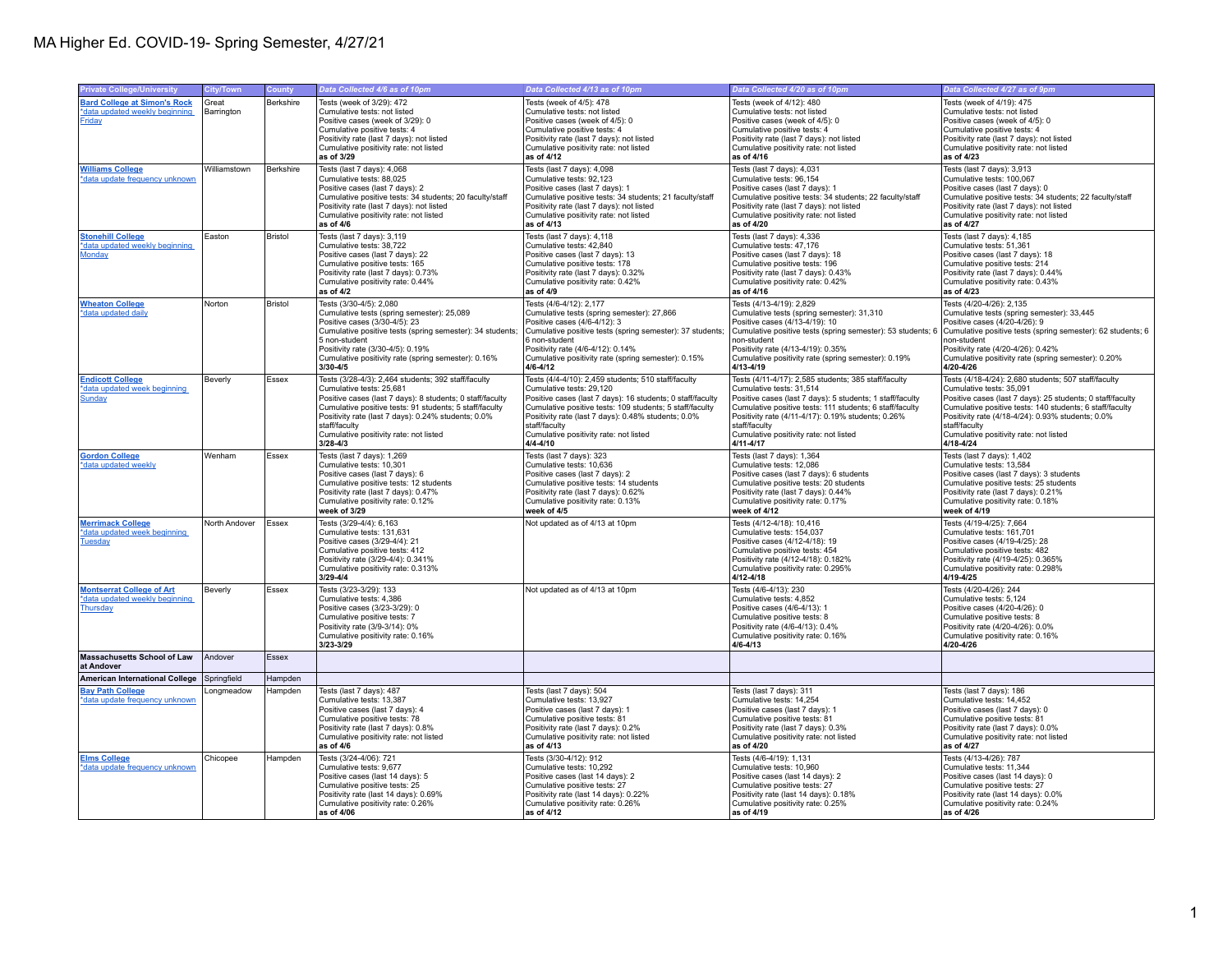| <b>Private College/University</b>                                               | City/Town     | County    | Data Collected 4/6 as of 10pm                                                                                                                                                                                                                                                                                                                                                     | Data Collected 4/13 as of 10pm                                                                                                                                                                                                                                                                                                    | Data Collected 4/20 as of 10pm                                                                                                                                                                                                                                                                                                    | Data Collected 4/27 as of 9pm                                                                                                                                                                                                                                                                                                     |
|---------------------------------------------------------------------------------|---------------|-----------|-----------------------------------------------------------------------------------------------------------------------------------------------------------------------------------------------------------------------------------------------------------------------------------------------------------------------------------------------------------------------------------|-----------------------------------------------------------------------------------------------------------------------------------------------------------------------------------------------------------------------------------------------------------------------------------------------------------------------------------|-----------------------------------------------------------------------------------------------------------------------------------------------------------------------------------------------------------------------------------------------------------------------------------------------------------------------------------|-----------------------------------------------------------------------------------------------------------------------------------------------------------------------------------------------------------------------------------------------------------------------------------------------------------------------------------|
| <b>Springfield College</b><br>*data update frequency unknown                    | Springfield   | Hampden   | Tests (last 7 days): 1,269<br>Cumulative tests: 22,802<br>Positive cases (last 7 days): 5<br>Cumulative positive tests: 138<br>Positivity rate (last 7 days): 0.39%<br>Cumulative positivity rate: 0.61%<br>as of 4/5                                                                                                                                                             | Tests (last 7 days): 1,361<br>Cumulative tests: 25,336<br>Positive cases (last 7 days): 12<br>Cumulative positive tests: 80<br>Positivity rate (last 7 days): 0.88%<br>Cumulative positivity rate: 0.81%<br>as of 4/12                                                                                                            | Tests (last 7 days): 1,325<br>Cumulative tests: 27,888<br>Positive cases (last 7 days): 15<br>Cumulative positive tests: 110<br>Positivity rate (last 7 days): 1.13%<br>Cumulative positivity rate: 1.09%<br>as of 4/18                                                                                                           | Tests (last 7 days): 1,327<br>Cumulative tests: 30,572<br>Positive cases (last 7 days): 8<br>Cumulative positive tests: 222<br>Positivity rate (last 7 days): 0.60%<br>Cumulative positivity rate: 0.96%<br>as of 4/26                                                                                                            |
| <b>Western New England</b><br><b>University</b><br>*data updated every Thursday | Springfield   | Hampden   | Tests (last 7 days): not listed<br>Cumulative tests: 12,360<br>Positive cases (last 7 days): not listed<br>Cumulative positive tests: 300<br>Positivity rate (last 7 days): not listed<br>Cumulative positivity rate: not listed<br>as of 4/2                                                                                                                                     | Tests (last 7 days): not listed<br>Cumulative tests: 15,053<br>Positive cases (last 7 days): not listed<br>Cumulative positive tests: 319<br>Positivity rate (last 7 days): not listed<br>Cumulative positivity rate: not listed<br>as of 4/9                                                                                     | Tests (last 7 days): not listed<br>Cumulative tests: 16,916<br>Positive cases (last 7 days): not listed<br>Cumulative positive tests: 326<br>Positivity rate (last 7 days): not listed<br>Cumulative positivity rate: not listed<br>as of 4/16                                                                                    | Tests (last 7 days): not listed<br>Cumulative tests: 18,820<br>Positive cases (last 7 days): not listed<br>Cumulative positive tests: 333<br>Positivity rate (last 7 days): not listed<br>Cumulative positivity rate: not listed<br>as of 4/23                                                                                    |
| <b>Amherst College</b><br>*data updated M-F, week<br>beginning Sunday           | Amherst       | Hampshire | Tests (last 7 days): not listed<br>Cumulative tests: 36,629<br>Positive cases (last 7 days): not listed<br>Cumulative positive tests: 20 students; 1 faculty; 10 staff<br>Positivity rate (last 14 days): 0.01%<br>Cumulative positivity rate: not listed<br>as of 4/6                                                                                                            | Tests (last 7 days): not listed<br>Cumulative tests: 40,727<br>Positive cases (last 7 days): not listed<br>Cumulative positive tests: 20 students; 1 faculty; 10 staff<br>Positivity rate (last 14 days): 0.0%<br>Cumulative positivity rate: not listed<br>as of 4/12                                                            | Tests (last 7 days): not listed<br>Cumulative tests: 45,641<br>Positive cases (last 7 days): not listed<br>Cumulative positive tests: 20 students; 1 faculty; 10 staff<br>Positivity rate (last 14 days): 0.0%<br>Cumulative positivity rate: not listed<br>as of 4/20                                                            | Tests (last 7 days): not listed<br>Cumulative tests: 49,691<br>Positive cases (last 7 days): not listed<br>Cumulative positive tests: 21 students; 1 faculty; 10 staff<br>Positivity rate (last 14 days): 0.01%<br>Cumulative positivity rate: not listed<br>as of 4/27                                                           |
| <b>Mount Holyoke College</b><br>*data updated M-F                               | South Hadlev  | Hampshire | Tests (last 7 days): 1,342 students; 512 employees<br>Cumulative tests: 34,530<br>Positive cases (last 7 days): 0 student; 1 employee; 0<br>affiliate<br>Cumulative positive tests: 44<br>Positivity rate (last 7 days): 0.0% for students; 0.195% for Positivity rate (last 7 days): 0.0% for students; 0.0% for<br>employees<br>Cumulative positivity rate: 0.127%<br>as of 4/5 | Tests (last 7 days): 1,336 students; 515 employees<br>Cumulative tests: 35,988<br>Positive cases (last 7 days): 0 student; 0 employee;<br>0 affiliate<br>Cumulative positive tests: 44<br>employees<br>Cumulative positivity rate: 0.122%<br>as of 4/13                                                                           | Tests (last 7 days): 1,388 students; 513 employees<br>Cumulative tests: 38,430<br>Positive cases (last 7 days): 1 student; 1 employee;<br>0 affiliate<br>Cumulative positive tests: 46<br>Positivity rate (last 7 days): 0.072% for students; 0.195%<br>for employees<br>Cumulative positivity rate: 0.120%<br>as of 4/20         | Tests (last 7 days): 1,410 students; 513 employees<br>Cumulative tests: 40,389<br>Positive cases (last 7 days): 0 student; 0 employee;<br>0 affiliate<br>Cumulative positive tests: 46<br>Positivity rate (last 7 days): 0.0% for students;<br>0.0% for employees<br>Cumulative positivity rate: 0.114%<br>as of 4/26             |
| <b>Smith College</b><br>*data updated twice weekly                              | Northampton   | Hampshire | Tests (last 7 days): 5,674<br>Cumulative tests: 68,993<br>Positive cases (last 7 days): 2<br>Cumulative positive tests: 11 students; 26 employees<br>Positivity rate (last 14 days): 0.03%<br>Cumulative positivity rate: not listed<br>as of 4/5                                                                                                                                 | Tests (last 7 days): 5,689<br>Cumulative tests: 73,714<br>Positive cases (last 7 days): 6<br>Cumulative positive tests: 12 students; 32 employees<br>Positivity rate (last 14 days): 0.08%<br>Cumulative positivity rate: not listed<br>as of 4/12                                                                                | Tests (last 7 days): 5,749<br>Cumulative tests: 78,440<br>Positive cases (last 7 days): 2<br>Cumulative positive tests: 13 students; 32 employees<br>Positivity rate (last 14 days): 0.07%<br>Cumulative positivity rate: not listed<br>as of 4/19                                                                                | Tests (last 7 days): 4,802<br>Cumulative tests: 82,225<br>Positive cases (last 7 days): 2<br>Cumulative positive tests: 15 students; 33 employees<br>Positivity rate (last 14 days): 0.07%<br>Cumulative positivity rate: not listed<br>as of 4/26                                                                                |
| <b>Hampshire College</b><br>*data updated week beginning<br>Wednesday           | Amherst       | Hampshire | Tests (3/26-4/1): 549<br>Cumulative tests: 6,279<br>Positive cases (3/26-4/1): 2<br>Cumulative positive tests: 7<br>Positivity rate (3/26-4/1): 0.36%<br>Cumulative positivity rate: 0.11%<br>$3/26 - 4/1$                                                                                                                                                                        | Tests (4/2-4/8): 528<br>Cumulative tests: 6,797<br>Positive cases (4/2-4/8): 0<br>Cumulative positive tests: 7<br>Positivity rate (4/2-4/8): 0.0%<br>Cumulative positivity rate: 0.10%<br>$4/2 - 4/8$                                                                                                                             | Tests (4/9-4/15): 524<br>Cumulative tests: 7,321<br>Positive cases (4/9-4/15): 0<br>Cumulative positive tests: 7<br>Positivity rate (4/9-4/15): 0.0%<br>Cumulative positivity rate: 0.10%<br>4/9-4/15                                                                                                                             | Tests (4/16-4/22): 534<br>Cumulative tests: 7,855<br>Positive cases (4/16-4/22): 1<br>Cumulative positive tests: 7<br>Positivity rate (4/16-4/22): 0.09%<br>Cumulative positivity rate: 0.10%<br>$4/16 - 4/22$                                                                                                                    |
| <b>Bentley University</b><br>*data update frequency unknown                     | Waltham       | Middlesex | Tests (3/30-4/5): 4.381<br>Cumulative tests: 50,266<br>Positive cases (last 7 days): not listed<br>Cumulative positive tests: 305<br>Positivity rate (7 day average): 0.91%<br>Cumulative positivity rate: 0.62%<br>as of 4/6                                                                                                                                                     | Tests (4/6-4/12): 4.364<br>Cumulative tests: 53,134<br>Positive cases (last 7 days): not listed<br>Cumulative positive tests: 344<br>Positivity rate (7 day average): 0.39%<br>Cumulative positivity rate: 0.66%<br>as of $4/13$                                                                                                  | Tests (4/13-4/19): 4.068<br>Cumulative tests: 58,732<br>Positive cases (last 7 days): not listed<br>Cumulative positive tests: 359<br>Positivity rate (7 day average): 0.20%<br>Cumulative positivity rate: 0.62%<br>as of 4/19                                                                                                   | Tests (4/20-4/22): 3.069<br>Cumulative tests: 61,801<br>Positive cases (last 7 days): not listed<br>Cumulative positive tests: 361<br>Positivity rate (7 day average): 0.12%<br>Cumulative positivity rate: 0.60%<br>as of 4/22                                                                                                   |
| <b>Boston College</b><br>*data updated T-F, week<br>beginning Monday            | Chestnut Hill | Middlesex | Tests (3/29-4/4): 12,291<br>Cumulative tests: 284.589<br>Positive cases (3/29-4/4): 81<br>Cumulative positive tests: 1,172<br>Positivity rate (3/29-4/4): 0.65%<br>Cumulative positivity rate: 0.41%<br>$3/29 - 4/4$                                                                                                                                                              | Tests (4/5-4/11): 16,256<br>Cumulative tests: 296.686<br>Positive cases (4/5-4/11): 46<br>Cumulative positive tests: 1,198<br>Positivity rate (4/5-4/11): 0.28%<br>Cumulative positivity rate: 0.40%<br>$4/5 - 4/11$                                                                                                              | Tests (4/12-4/18): 12,168<br>Cumulative tests: 312.399<br>Positive cases (4/12-4/18): 34<br>Cumulative positive tests: 1,242<br>Positivity rate (4/12-4/18): 0.27%<br>Cumulative positivity rate: 0.39%<br>4/12-4/18                                                                                                              | Tests (4/19-4/25): 11,780<br>Cumulative tests: 320.634<br>Positive cases (4/19-4/25): 21<br>Cumulative positive tests: 1,253<br>Positivity rate (4/19-4/25): 0.17%<br>Cumulative positivity rate: 0.39%<br>4/19-4/25                                                                                                              |
| <b>Brandeis University</b><br>*data updated daily, week<br>beginning Sunday     | Waltham       | Middlesex | Tests (week of 3/28): 6,001<br>Cumulative tests: 115,279 students; 41,992 faculty/staff<br>Positive cases (last 7 days): 3 students; 0 faculty/staff<br>Cumulative positive tests: not listed<br>Positivity rate (last 7 days): 0.03%<br>Cumulative positivity rate: not listed<br>week of 3/28                                                                                   | Tests (week of 4/4): 6,046<br>Cumulative tests: 120,078 students; 43,244 faculty/staff<br>Positive cases (week of 4/4): 0 students; 0 faculty/staff<br>Cumulative positive tests: not listed<br>Positivity rate (last 7 days): 0.10%<br>Cumulative positivity rate: not listed<br>week of 4/4                                     | Tests (week of 4/11): 4,589<br>Cumulative tests: 123,182 students; 44,529 faculty/staff<br>Positive cases (week of 4/11): 1 students; 0 faculty/staff<br>Cumulative positive tests: not listed<br>Positivity rate (last 7 days): 0.02%<br>Cumulative positivity rate: not listed<br>week of 4/15                                  | Tests (week of 4/18): 6,310<br>Cumulative tests: 129,384 students; 46,423 faculty/staff<br>Positive cases (week of 4/11): 1 students; 1 faculty/staff<br>Cumulative positive tests: not listed<br>Positivity rate (last 7 days): 0.03%<br>Cumulative positivity rate: not listed<br>week of 4/18                                  |
| <b>Cambridge College</b>                                                        | Cambridge     | Middlesex |                                                                                                                                                                                                                                                                                                                                                                                   |                                                                                                                                                                                                                                                                                                                                   |                                                                                                                                                                                                                                                                                                                                   |                                                                                                                                                                                                                                                                                                                                   |
| <b>Harvard University</b><br>*data updated daily                                | Cambridge     | Middlesex | Tests (last 7 days): 17,844<br>Cumulative tests: 118,154 students; 242,161 faculty/staff<br>Positive cases (last 7 days): 15<br>Cumulative positive tests: 71 undergraduate students;<br>255 graduate students; 537 faculty/staff<br>Positivity rate (last 7 days): 0.08%<br>Cumulative positivity rate: not listed<br>as of 4/5                                                  | Tests (last 7 days): 19,394<br>Cumulative tests: 123,808 students; 251,343 faculty/staff<br>Positive cases (last 7 days): 48<br>Cumulative positive tests: 83 undergraduate students;<br>281 graduate students; 548 faculty/staff<br>Positivity rate (last 7 days): 0.25%<br>Cumulative positivity rate: not listed<br>as of 4/12 | Tests (last 7 days): 18,674<br>Cumulative tests: 129,177 students; 259,745 faculty/staff<br>Positive cases (last 7 days): 17<br>Cumulative positive tests: 91 undergraduate students; 285<br>graduate students; 555 faculty/staff<br>Positivity rate (last 7 days): 0.09%<br>Cumulative positivity rate: not listed<br>as of 4/19 | Tests (last 7 days): 17,225<br>Cumulative tests: 133,913 students; 267,405 faculty/staff<br>Positive cases (last 7 days): 17<br>Cumulative positive tests: 96 undergraduate students; 288<br>graduate students; 564 faculty/staff<br>Positivity rate (last 7 days): 0.10%<br>Cumulative positivity rate: not listed<br>as of 4/26 |
| <b>Harvard Extension School</b>                                                 | Cambridge     | Middlesex |                                                                                                                                                                                                                                                                                                                                                                                   |                                                                                                                                                                                                                                                                                                                                   |                                                                                                                                                                                                                                                                                                                                   |                                                                                                                                                                                                                                                                                                                                   |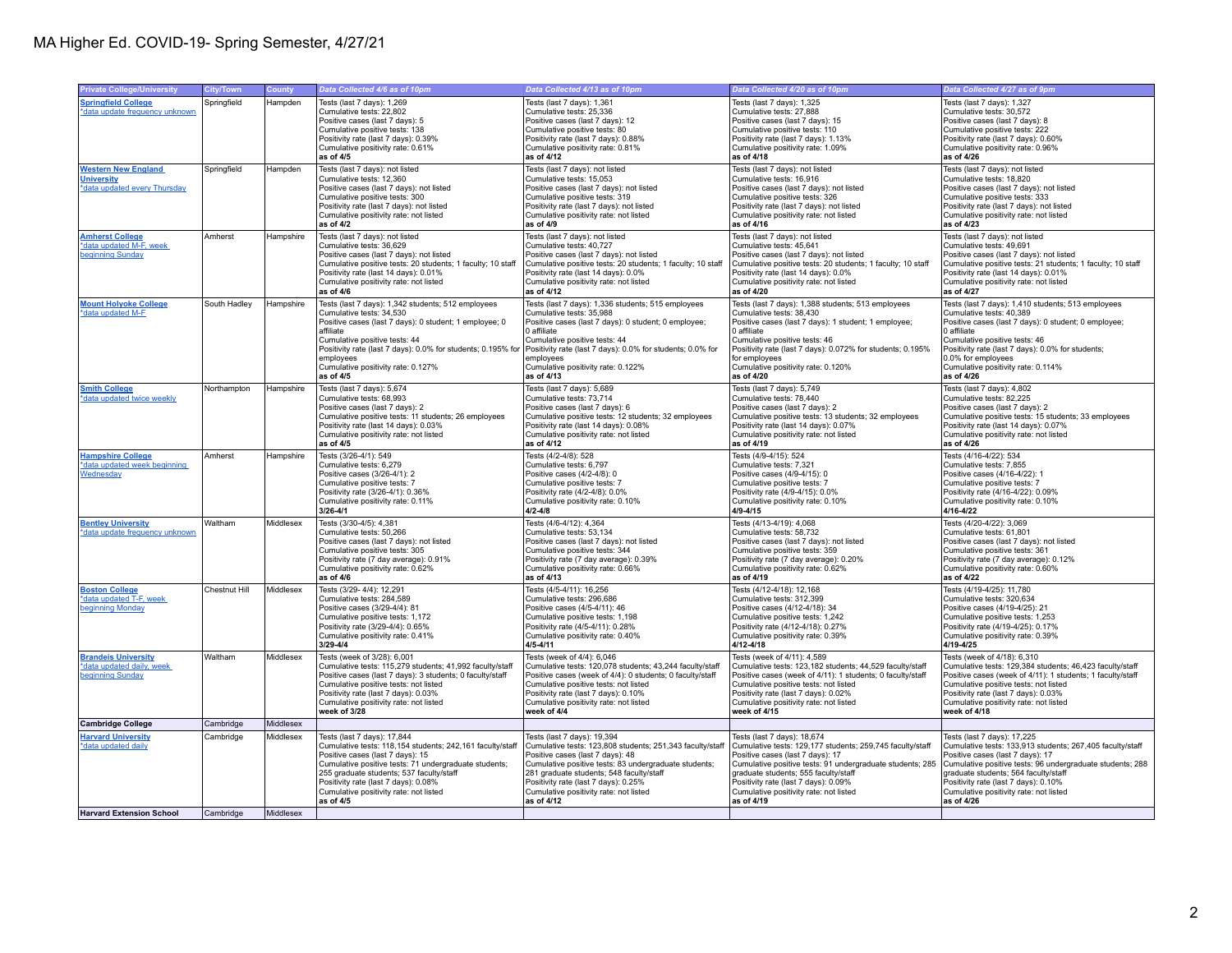## MA Higher Ed. COVID-19- Spring Semester, 4/27/21

| <b>Private College/University</b>                                    | <b>City/Town</b> | County    | Data Collected 4/6 as of 10pm                                                   | Data Collected 4/13 as of 10pm                                                   | Data Collected 4/20 as of 10pm                                                  | Data Collected 4/27 as of 9pm                                                    |
|----------------------------------------------------------------------|------------------|-----------|---------------------------------------------------------------------------------|----------------------------------------------------------------------------------|---------------------------------------------------------------------------------|----------------------------------------------------------------------------------|
|                                                                      |                  |           |                                                                                 |                                                                                  |                                                                                 |                                                                                  |
| <b>Lasell College</b>                                                | Newton           | Middlesex | Tests (last 7 days): not listed                                                 | Tests (last 7 days): not listed                                                  | Tests (last 7 days): not listed                                                 | Tests (last 7 days): not listed                                                  |
| *data updated daily                                                  |                  |           | Cumulative tests: 13,943 students; 3,540 employees;                             | Cumulative tests: 15,317 students; 3,843 employees;                              | Cumulative tests: 16,660 students; 4,138 employees;                             | Cumulative tests: 17,822 students; 4,383 employees; 1,828                        |
|                                                                      |                  |           | 1,463 other                                                                     | 1.594 other                                                                      | 1,715 other                                                                     | other                                                                            |
|                                                                      |                  |           | Positive cases (last 7 days): 6                                                 | Positive cases (last 7 days): 4                                                  | Positive cases (last 7 days): 2                                                 | Positive cases (last 7 days): 3                                                  |
|                                                                      |                  |           | Cumulative positive tests: 25 students; 11 employees; 9                         | Cumulative positive tests: 32 students; 11 employees; 12                         | Cumulative positive tests: 34 students; 12 employees; 12                        | Cumulative positive tests: 37 students; 12 employees; 12                         |
|                                                                      |                  |           | village                                                                         | other/village                                                                    | other/village                                                                   | other/village                                                                    |
|                                                                      |                  |           | Positivity rate (average daily): 0.31%                                          | Positivity rate (average daily):0.32%                                            | Positivity rate (average daily): 0.31%                                          | Positivity rate (average daily): 0.31%                                           |
|                                                                      |                  |           | Cumulative positivity rate: 0.23%<br>as of 4/4                                  | Cumulative positivity rate: 0.25%<br>as of 4/11                                  | Cumulative positivity rate: 0.24%<br>as of 4/19                                 | Cumulative positivity rate: 0.24%<br>as of 4/26                                  |
|                                                                      |                  |           |                                                                                 |                                                                                  |                                                                                 |                                                                                  |
| <b>Lesley University</b>                                             | Cambridge        | Middlesex |                                                                                 |                                                                                  |                                                                                 |                                                                                  |
| <b>Massachusetts Institute of</b>                                    | Cambridge        | Middlesex | Tests (last 7 days): 11,322 students; 7,253 employees;                          | Tests (last 7 days): 10,591 students; 7,123 employees;                           | Tests (last 7 days): 9,466 students; 5,981 employees;                           | Tests (last 7 days): 10,094 students; 6,393 employees;                           |
| <b>Technology</b>                                                    |                  |           | 2.223 affiliates                                                                | 2.190 affiliates                                                                 | 1.995 affiliates                                                                | 2.023 affiliates                                                                 |
| *data updated daily                                                  |                  |           | Cumulative tests: 254,345 students; 211,449 employees                           | Cumulative tests: 266,543 students; 219,449 employees;                           | Cumulative tests: 277,754 students; 226,405 employees;                          | Cumulative tests: 290,008 students; 234,358 employees;                           |
|                                                                      |                  |           | 59,274 affiliates                                                               | 61,748 affiliates                                                                | 64,004 affiliates                                                               | 66,313 affiliates                                                                |
|                                                                      |                  |           | Positive cases (last 7 days): 15 students; 9 employees; 2<br>affiliates         | Positive cases (last 7 days): 6 students; 6 employees; 3<br>affiliates           | Positive cases (last 7 days): 4 students; 5 employees; 5<br>affiliates          | Positive cases (last 7 days): 3 students; 3 employees; 7<br>affiliates           |
|                                                                      |                  |           | Cumulative positive tests: 407 students; 401 employees;                         | Cumulative positive tests: 415 students; 413 employees;                          | Cumulative positive tests: 421 students; 421 employees;                         | Cumulative positive tests: 426 students; 432 employees;                          |
|                                                                      |                  |           | 166 affiliates                                                                  | 170 affiliates                                                                   | 179 affiliates                                                                  | 188 affiliates                                                                   |
|                                                                      |                  |           | Positivity rate (last 7 days): 0.13% students; 0.12%                            | Positivity rate (last 7 days): 0.06% students; 0.08%                             | Positivity rate (last 7 days): 0.04% students; 0.08%                            | Positivity rate (last 7 days): 0.03% students; 0.05%                             |
|                                                                      |                  |           | employees; 0.09% affiliates                                                     | employees; 0.14% affiliates                                                      | employees; 0.25% affiliates                                                     | employees; 0.35% affiliates                                                      |
|                                                                      |                  |           | Cumulative positivity rate: 0.16% students; 0.19%                               | Cumulative positivity rate: 0.16% students; 0.19%                                | Cumulative positivity rate: 0.15% students; 0.19%                               | Cumulative positivity rate: 0.15% students; 0.18%                                |
|                                                                      |                  |           | employees; 0.28% affiliates                                                     | employees; 0.28% affiliates                                                      | employees; 0.28% affiliates                                                     | employees; 0.28% affiliates                                                      |
|                                                                      |                  |           | as of $4/5$                                                                     | as of $4/13$                                                                     | as of 4/19                                                                      | as of $4/26$                                                                     |
| <b>Regis College</b>                                                 | Weston           | Middlesex | Tests (3/28-4/3): 1,147                                                         | Tests (4/4-4/10): 1,209                                                          | Tests (4/11-4/17): 1,184                                                        | Tests (4/18-4/24): 964                                                           |
| *data updated on Wednesday                                           |                  |           | Cumulative tests: 16.996                                                        | Cumulative tests: 18.182                                                         | Cumulative tests: 19.344                                                        | Cumulative tests: 20.304                                                         |
|                                                                      |                  |           | Positive cases (3/28-4/3): 2                                                    | Positive cases (4/4-4/10): 1                                                     | Positive cases (4/11-4/17): 0                                                   | Positive cases (4/18-4/24): 2                                                    |
|                                                                      |                  |           | Cumulative positive tests: 68                                                   | Cumulative positive tests: 69                                                    | Cumulative positive tests: 69                                                   | Cumulative positive tests: 71                                                    |
|                                                                      |                  |           | Positivity rate (last 7 days): not listed                                       | Positivity rate (last 7 days): not listed                                        | Positivity rate (last 7 days): not listed                                       | Positivity rate (last 7 days): not listed                                        |
|                                                                      |                  |           | Cumulative positivity rate: not listed<br>$3/28 - 4/3$                          | Cumulative positivity rate: not listed<br>$4/4 - 4/10$                           | Cumulative positivity rate: not listed<br>$4/11 - 4/17$                         | Cumulative positivity rate: not listed<br>4/18-4/24                              |
|                                                                      |                  |           |                                                                                 |                                                                                  |                                                                                 |                                                                                  |
| <b>Tufts University</b>                                              | Medford          | Middlesex | Tests (last 7 days): 20,573<br>Cumulative tests: 474.826                        | Tests (last 7 days): 21,072<br>Cumulative tests: 495.961                         | Tests (last 7 days): 16,939<br>Cumulative tests: 512.900                        | Tests (last 7 days): 15,593<br>Cumulative tests: 528.494                         |
| *data updated daily                                                  |                  |           | Positive cases (last 7 days): 13                                                | Positive cases (last 7 days): 32                                                 | Positive cases (last 7 days): 14                                                | Positive cases (last 7 days): 6                                                  |
|                                                                      |                  |           | Cumulative positive tests: 699                                                  | Cumulative positive tests: 732                                                   | Cumulative positive tests: 746                                                  | Cumulative positive tests: 752                                                   |
|                                                                      |                  |           | Positivity rate (last 7 days): 0.07%                                            | Positivity rate (last 7 days): 0.15%                                             | Positivity rate (last 7 days): 0.08%                                            | Positivity rate (last 7 days): 0.04%                                             |
|                                                                      |                  |           | Cumulative positivity rate: 0.15%                                               | Cumulative positivity rate: 0.15%                                                | Cumulative positivity rate: 0.15%                                               | Cumulative positivity rate: 0.14%                                                |
|                                                                      |                  |           | as of 4/4                                                                       | as of 4/11                                                                       | as of 4/18                                                                      | as of 4/25                                                                       |
| <b>Babson College</b>                                                | Norfolk          | Norfolk   | Tests (3/31-4/6): 3,897                                                         | Tests (4/3-4/9): 3,885                                                           | Tests (4/10-4/16): 3,641                                                        | Tests (4/17-4/23): 3,138                                                         |
| *data updated on Friday                                              |                  |           | Cumulative tests: 48,909                                                        | Cumulative tests: 50,875                                                         | Cumulative tests: 54,516                                                        | Cumulative tests: 57,654                                                         |
|                                                                      |                  |           | Positive cases (3/31-4/6): 40 students; 0 employees; 0                          | Positive cases (4/3-4/9): 29 students; 0 employees; 0                            | Positive cases (4/10-4/16): 13 students; < 3 employees; 0                       | Positive cases (4/17-4/23): 4 students; 0 employees;                             |
|                                                                      |                  |           | service providers                                                               | service providers                                                                | service providers                                                               | 3 service providers                                                              |
|                                                                      |                  |           | Cumulative positive tests: 268 students; 18 employees;                          | Cumulative positive tests: 274 students; 18 employees;                           | Cumulative positive tests: 287 students; 19 employees; 13                       | Cumulative positive tests: 291 students; 19 employees; 15                        |
|                                                                      |                  |           | 13 service providers                                                            | 13 service providers                                                             | service providers                                                               | service providers                                                                |
|                                                                      |                  |           | Positivity rate (last 7 days): 1.03%<br>Cumulative positivity rate: 0.61%       | Positivity rate (last 7 days): 0.75%<br>Cumulative positivity rate: 0.60%        | Positivity rate (last 7 days): 0.38%<br>Cumulative positivity rate: 0.59%       | Positivity rate (last 7 days): 0.19%<br>Cumulative positivity rate: 0.57%        |
|                                                                      |                  |           | $3/31 - 4/6$                                                                    | $4/3 - 4/9$                                                                      | 4/10-4/16                                                                       | 4/17-4/23                                                                        |
| <b>Curry College</b>                                                 | Milton           | Norfolk   | Tests (last 7 days): 1,777                                                      | Tests (last 7 days): 1,689                                                       | Tests (last 7 days): 1,729                                                      | Tests (last 7 days): 1,644                                                       |
| *data updated week beginning                                         |                  |           | Cumulative tests: 43,735                                                        | Cumulative tests: 45,424                                                         | Cumulative tests: 47,153                                                        | Cumulative tests: 48,797                                                         |
| Thursday                                                             |                  |           | Positive cases (last 7 days): 14                                                | Positive cases (last 7 days): 5                                                  | Positive cases (last 7 days): 3                                                 | Positive cases (last 7 days): 1                                                  |
|                                                                      |                  |           | Cumulative positive tests: 199                                                  | Cumulative positive tests: 204                                                   | Cumulative positive tests: 207                                                  | Cumulative positive tests: 208                                                   |
|                                                                      |                  |           | Positivity rate (last 14 days): not listed                                      | Positivity rate (last 14 days): not listed                                       | Positivity rate (last 14 days): not listed                                      | Positivity rate (last 14 days): not listed                                       |
|                                                                      |                  |           | Cumulative positivity rate: not listed                                          | Cumulative positivity rate: not listed                                           | Cumulative positivity rate: not listed                                          | Cumulative positivity rate: not listed                                           |
|                                                                      |                  |           | as of 4/2                                                                       | as of $4/9$                                                                      | as of 4/16                                                                      | as of 4/23                                                                       |
| <b>Dean College</b>                                                  | Franklin         | Norfolk   | Tests (3/29-4/4): 1,323 students; 539 non-student                               | Tests (4/5-4/11): 1,315 students; 531 non-student                                | Tests (4/12-4/18): 1,326 students; 534 non-student                              | Tests (4/19-4/25): 1,311 students; 525 non-student                               |
| *data updated "weekly"                                               |                  |           | Cumulative tests: 13,292 students; 5,746 non-student                            | Cumulative tests: 14,607 students; 6,277 non-student                             | Cumulative tests: 15,933 students; 6,811 non-student                            | Cumulative tests: 17,244 students; 7,336 non-student                             |
|                                                                      |                  |           | Positive cases (3/29-4/4): 3 students; 1 non-student                            | Positive cases (4/5-4/11): 3 students; 0 non-student                             | Positive cases (4/12-4/18): 4 students; 0 non-student                           | Positive cases (4/19-4/25): 8 students; 0 non-student                            |
|                                                                      |                  |           | Cumulative positive tests: 31 students; 6 non-student                           | Cumulative positive tests: 34 students; 6 non-student                            | Cumulative positive tests: 38 students; 6 non-student                           | Cumulative positive tests: 46 students; 6 non-student                            |
|                                                                      |                  |           | Positivity rate (3/29-4/4): 0.23% students; 0.19% non-<br>student               | Positivity rate (4/5-4/11): 0.23% students; 0.0% non-<br>student                 | Positivity rate (4/12-4/18): 0.30% students; 0.0% non-<br>student               | Positivity rate (4/19-4/25): 0.61% students; 0.0% non-<br>student                |
|                                                                      |                  |           | Cumulative positivity rate: 0.23% students; 0.10% non-                          | Cumulative positivity rate: 0.23% students; 0.10% non-                           | Cumulative positivity rate: 0.24% students; 0.09% non-                          | Cumulative positivity rate: 0.27% students; 0.08% non-                           |
|                                                                      |                  |           | student                                                                         | student                                                                          | student                                                                         | student                                                                          |
|                                                                      |                  |           | $3/29 - 4/4$                                                                    | $4/5 - 4/11$                                                                     | $4/12 - 4/18$                                                                   | 4/19-4/25                                                                        |
| <b>Eastern Nazarene College</b>                                      | Quincy           | Norfolk   | Tests (last 7 days): not listed                                                 | Tests (last 7 days): not listed                                                  | Tests (last 7 days): not listed                                                 | Tests (last 7 days): not listed                                                  |
| data update frequency unknown                                        |                  |           | Cumulative tests: 3,381                                                         | Cumulative tests: 3,708                                                          | Cumulative tests: 4,012                                                         | Cumulative tests: 4,301                                                          |
|                                                                      |                  |           | Positive cases (last 7 days): not listed                                        | Positive cases (last 7 days): not listed                                         | Positive cases (last 7 days): not listed                                        | Positive cases (last 7 days): not listed                                         |
|                                                                      |                  |           | Cumulative positive tests: 43                                                   | Cumulative positive tests: 46                                                    | Cumulative positive tests: 52                                                   | Cumulative positive tests: 58                                                    |
|                                                                      |                  |           | Positivity rate (last 7 days): not listed                                       | Positivity rate (last 7 days): not listed                                        | Positivity rate (last 7 days): not listed                                       | Positivity rate (last 7 days): not listed                                        |
|                                                                      |                  |           | Cumulative positivity rate: not listed<br>as of 4/2                             | Cumulative positivity rate: not listed<br>as of 4/9                              | Cumulative positivity rate: not listed<br>as of 4/16                            | Cumulative positivity rate: not listed<br>as of 4/23                             |
| <b>Hellenic College</b>                                              | <b>Brookline</b> | Norfolk   |                                                                                 |                                                                                  |                                                                                 |                                                                                  |
|                                                                      | Needham          | Norfolk   |                                                                                 |                                                                                  |                                                                                 |                                                                                  |
| <b>Olin College of Engineering</b><br>*data update frequency unknowr |                  |           | Tests (last 14 days): 185 students; 74 faculty/staff<br>Cumulative tests: 3,942 | Tests (last 14 days): 482 students; 189 faculty/staff<br>Cumulative tests: 4,778 | Tests (last 14 days): 247 students; 90 faculty/staff<br>Cumulative tests: 4,853 | Tests (last 14 days): 437 students; 180 faculty/staff<br>Cumulative tests: 5,550 |
|                                                                      |                  |           | Positive cases (last 14 days): 0 student; 0 faculty/staff                       | Positive cases (last 14 days): 0 student; 0 faculty/staff                        | Positive cases (last 14 days): 0 student; 0 faculty/staff                       | Positive cases (last 14 days): 0 student; 0 faculty/staff                        |
|                                                                      |                  |           | Cumulative positive tests: 5                                                    | Cumulative positive tests: 5                                                     | Cumulative positive tests: 5                                                    | Cumulative positive tests: 5                                                     |
|                                                                      |                  |           | Positivity rate (last 7 days): 0.0% students; 0.0%                              | Positivity rate (last 7 days): 0.0% students; 0.0%                               | Positivity rate (last 7 days): 0.0% students; 0.0%                              | Positivity rate (last 7 days): 0.0% students; 0.0%                               |
|                                                                      |                  |           | faculty/staff                                                                   | faculty/staff                                                                    | faculty/staff                                                                   | faculty/staff                                                                    |
|                                                                      |                  |           | Cumulative positivity rate: 0.1%                                                | Cumulative positivity rate: 0.1%                                                 | Cumulative positivity rate: 0.1%                                                | Cumulative positivity rate: 0.1%                                                 |
|                                                                      |                  |           | as of 4/5                                                                       | as of 4/12                                                                       | as of 4/19                                                                      | as of 4/26                                                                       |
| Quincy College                                                       | Quincy           | Norfolk   |                                                                                 |                                                                                  |                                                                                 |                                                                                  |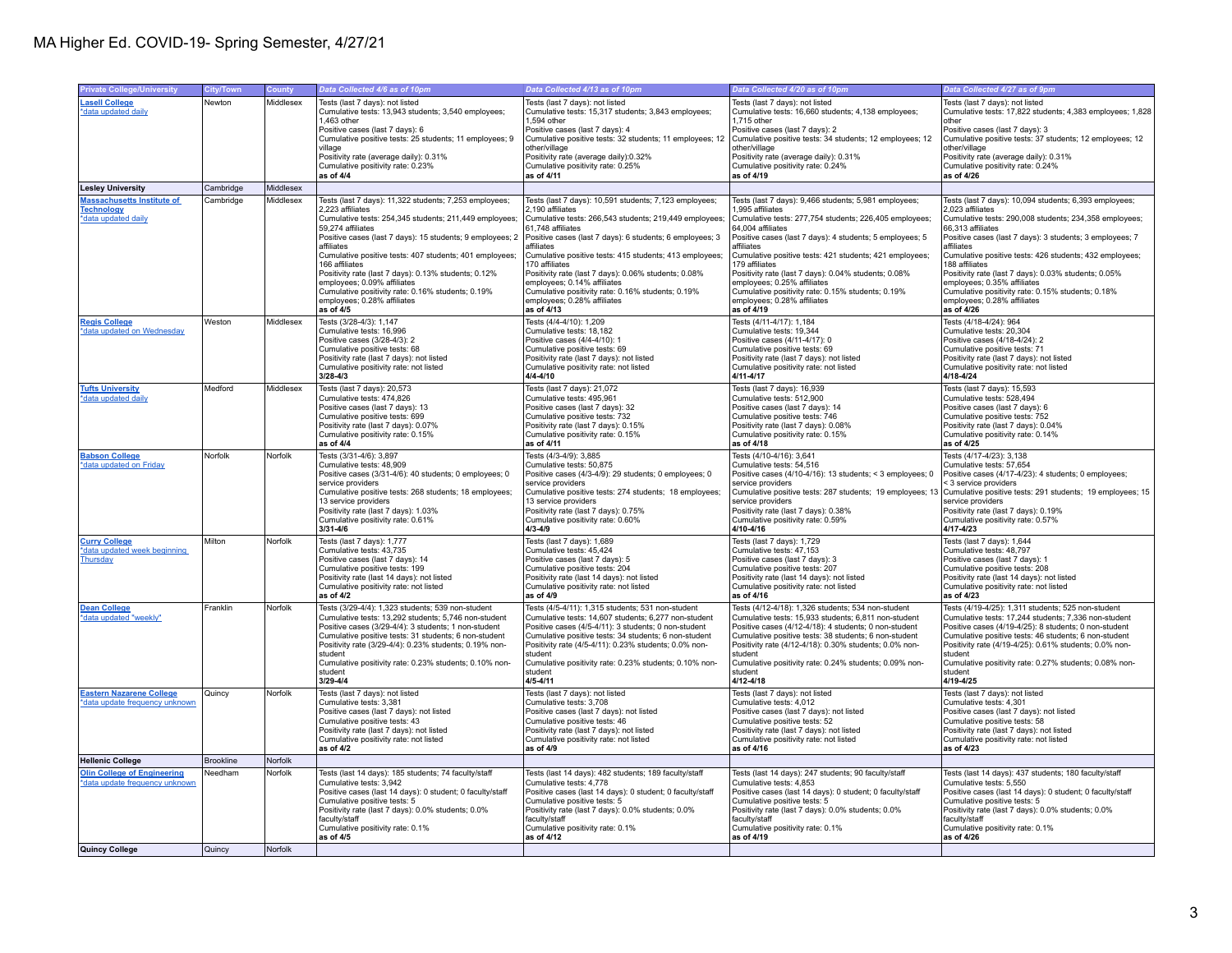## MA Higher Ed. COVID-19- Spring Semester, 4/27/21

| <b>Private College/University</b>                                                                        | <b>City/Town</b>                                      | County  | Data Collected 4/6 as of 10pm                                                                                                                                                                                                                                                                                   | Data Collected 4/13 as of 10pm                                                                                                                                                                                                                                                                                  | Data Collected 4/20 as of 10pm                                                                                                                                                                                                                                                                                    | Data Collected 4/27 as of 9pm                                                                                                                                                                                                                                                                                  |
|----------------------------------------------------------------------------------------------------------|-------------------------------------------------------|---------|-----------------------------------------------------------------------------------------------------------------------------------------------------------------------------------------------------------------------------------------------------------------------------------------------------------------|-----------------------------------------------------------------------------------------------------------------------------------------------------------------------------------------------------------------------------------------------------------------------------------------------------------------|-------------------------------------------------------------------------------------------------------------------------------------------------------------------------------------------------------------------------------------------------------------------------------------------------------------------|----------------------------------------------------------------------------------------------------------------------------------------------------------------------------------------------------------------------------------------------------------------------------------------------------------------|
| <b>Wellsley College</b><br>*data updated M-F                                                             | Welleslev                                             | Norfolk | Tests (asymptomatic-last 7 days): 3.165<br>Cumulative tests: not listed<br>Positive cases (last 7 days): 2 students; 1 faculty/staff<br>Cumulative positive tests: not listed<br>Positivity rate (last 7 days): not listed<br>Cumulative positivity rate: not listed<br>as of 4/6                               | Tests (asymptomatic-last 7 days): 3.163<br>Cumulative tests: not listed<br>Positive cases (last 7 days): 1 students; 0 faculty/staff<br>Cumulative positive tests: not listed<br>Positivity rate (last 7 days): not listed<br>Cumulative positivity rate: not listed<br>as of 4/13                              | Tests (asymptomatic-last 7 days): 3.423<br>Cumulative tests: not listed<br>Positive cases (last 7 days): 0 students; 0 faculty/staff<br>Cumulative positive tests: not listed<br>Positivity rate (last 7 days): not listed<br>Cumulative positivity rate: not listed<br>as of 4/20                                | Tests (asymptomatic-last 7 days): 3.668<br>Cumulative tests: not listed<br>Positive cases (last 7 days): 0 students; 0 faculty/staff<br>Cumulative positive tests: not listed<br>Positivity rate (last 7 days): not listed<br>Cumulative positivity rate: not listed<br>as of 4/27                             |
| <b>Bay State College</b>                                                                                 | Boston                                                | Suffolk |                                                                                                                                                                                                                                                                                                                 |                                                                                                                                                                                                                                                                                                                 |                                                                                                                                                                                                                                                                                                                   |                                                                                                                                                                                                                                                                                                                |
| Benjamin Franklin Institute of<br>Technology                                                             | Boston                                                | Suffolk |                                                                                                                                                                                                                                                                                                                 |                                                                                                                                                                                                                                                                                                                 |                                                                                                                                                                                                                                                                                                                   |                                                                                                                                                                                                                                                                                                                |
| <b>Berklee College of Music</b><br>*data updated daily, M-F                                              | Boston                                                | Suffolk | Tests (3/30-4/5): 4,063<br>Cumulative tests: 49.502<br>Positive cases (3/30-4/5): 9<br>Cumulative positive tests: 125<br>Positivity rate (last 7 days): 0.22%<br>Cumulative positivity rate: 0.25%<br>as of 4/5                                                                                                 | Tests (4/6-4/12): 4.371<br>Cumulative tests: 53.837<br>Positive cases (4/6-4/12): 11<br>Cumulative positive tests: 136<br>Positivity rate (last 7 days): 0.25%<br>Cumulative positivity rate: 0.25%<br>as of 4/12                                                                                               | Tests (4/13-4/19): 3.924<br>Cumulative tests: 57.797<br>Positive cases (4/13-4/19): 6<br>Cumulative positive tests: 142<br>Positivity rate (last 7 days): 0.15%<br>Cumulative positivity rate: 0.25%<br>as of 4/19                                                                                                | Tests (4/20-4/26): 3.937<br>Cumulative tests: 61.734<br>Positive cases (4/20-4/26): 1<br>Cumulative positive tests: 143<br>Positivity rate (last 7 days): 0.03%<br>Cumulative positivity rate: 0.23%<br>as of 4/26                                                                                             |
| <b>Boston Architectural College</b>                                                                      | Boston                                                | Suffolk |                                                                                                                                                                                                                                                                                                                 |                                                                                                                                                                                                                                                                                                                 |                                                                                                                                                                                                                                                                                                                   |                                                                                                                                                                                                                                                                                                                |
| <b>New England Law School</b>                                                                            | Boston                                                | Suffolk |                                                                                                                                                                                                                                                                                                                 |                                                                                                                                                                                                                                                                                                                 |                                                                                                                                                                                                                                                                                                                   |                                                                                                                                                                                                                                                                                                                |
| <b>Boston Universtiv</b><br>*data updated daily                                                          | Boston                                                | Suffolk | Tests (3/30-4/5): 22,235 students; 1,775 faculty;<br>5.201 staff<br>Cumulative tests: 905,896<br>Positive cases (last 7 days): not listed<br>Cumulative positive tests: 1.863<br>Positivity rate (3/30-4/5): 0.27% students; 0.11% faculty;<br>0.15% staff<br>Cumulative positivity rate: 0.21%<br>$3/30 - 4/5$ | Tests (4/5-4/11): 22,751 students; 1,882 faculty;<br>5.506 staff<br>Cumulative tests: 931,673<br>Positive cases (last 7 days): not listed<br>Cumulative positive tests: 1.901<br>Positivity rate (4/5-4/11): 0.25% students; 0.12% faculty;<br>0.22% staff<br>Cumulative positivity rate: 0.20%<br>$4/5 - 4/11$ | Tests (4/12-4/18): 22,377 students; 1,983 faculty;<br>6.070 staff<br>Cumulative tests: 962,103<br>Positive cases (last 7 days): not listed<br>Cumulative positive tests: 1.957<br>Positivity rate (4/12-4/18): 0.20% students; 0.0% faculty;<br>0.18% staff<br>Cumulative positivity rate: 0.20%<br>$4/12 - 4/18$ | Tests (4/19-4/25): 21,772 students; 1,765 faculty;<br>5.767 staff<br>Cumulative tests: 991,407<br>Positive cases (last 7 days): not listed<br>Cumulative positive tests: 2.001<br>Positivity rate (4/19-4/25): 0.14% students; 0.11% faculty;<br>0.19% staff<br>Cumulative positivity rate: 0.20%<br>4/19-4/25 |
| <b>Emerson College</b><br>*data updated daily, week<br>beginning Sunday                                  | Boston                                                | Suffolk | Tests (3/29-4/4): 5.891<br>Cumulative tests: 59,708<br>Positive cases (3/29-4/4): 26<br>Cumulative positive tests: 131<br>Positivity rate (3/29-4/4): 0.44%<br>Cumulative positivity rate: 0.22%<br>$3/29 - 4/4$                                                                                                | Tests (4/5-4/11): 5.709<br>Cumulative tests: 65,489<br>Positive cases (4/5-4/11): 25<br>Cumulative positive tests: 156<br>Positivity rate (4/5-4/11): 0.44%<br>Cumulative positivity rate: 0.24%<br>$4/5 - 4/11$                                                                                                | Tests (4/12-4/18): 5.455<br>Cumulative tests: 70,944<br>Positive cases (4/12-4/18): 10<br>Cumulative positive tests: 166<br>Positivity rate (4/12-4/18): 0.18%<br>Cumulative positivity rate: 0.23%<br>as of 4/19                                                                                                 | Tests (4/19-4/25): 5.209<br>Cumulative tests: 76,153<br>Positive cases (4/19-4/25): 0<br>Cumulative positive tests: 166<br>Positivity rate (4/19-4/25): 0.0%<br>Cumulative positivity rate: 0.22%<br>as of 4/26                                                                                                |
| <b>Emmanuel College</b><br>*data updated daily M-F                                                       | Boston                                                | Suffolk | Tests (last 7 days): not listed<br>Cumulative tests: 26,206<br>Positive cases (last 7 days): 1<br>Cumulative positive tests: 70<br>Positivity rate (last 7 days): 0.06%<br>Cumulative positivity rate: 0.27%<br>as of 4/5                                                                                       | Tests (last 7 days): not listed<br>Cumulative tests: 28,827<br>Positive cases (last 7 days): 8<br>Cumulative positive tests: 78<br>Positivity rate (last 7 days): 0.31%<br>Cumulative positivity rate: 0.27%<br>as of 4/12                                                                                      | Tests (last 7 days): not listed<br>Cumulative tests: 30,999<br>Positive cases (last 7 days): 5<br>Cumulative positive tests: 83<br>Positivity rate (last 7 days): 0.23%<br>Cumulative positivity rate: 0.27%<br>as of 4/19                                                                                        | Tests (last 7 days): not listed<br>Cumulative tests: 33,558<br>Positive cases (last 7 days): 2<br>Cumulative positive tests: 85<br>Positivity rate (last 7 days): 0.08%<br>Cumulative positivity rate: 0.25%<br>as of 4/26                                                                                     |
| <b>Fisher College</b>                                                                                    | Boston                                                | Suffolk |                                                                                                                                                                                                                                                                                                                 |                                                                                                                                                                                                                                                                                                                 |                                                                                                                                                                                                                                                                                                                   |                                                                                                                                                                                                                                                                                                                |
| <b>Laboure College</b>                                                                                   | Boston                                                | Suffolk | Tests (last 7 days): not listed<br>Cumulative tests: not listed<br>Positive cases (3/29- 4/4): 0 on-campus; 1 off-campus<br>Cumulative positive tests: 18<br>Positivity rate (3/29-4/4): not listed<br>Cumulative positivity rate: not listed<br>$3/29 - 4/4$                                                   | Not updated as of 4/13 at 10pm                                                                                                                                                                                                                                                                                  | Tests (last 7 days): not listed<br>Cumulative tests: not listed<br>Positive cases (4/5-4/11): 0 on-campus; 2 off-campus<br>Cumulative positive tests: 20<br>Positivity rate (4/5-4/11); not listed<br>Cumulative positivity rate: not listed<br>4/5-4/11                                                          | Not Updated as of 4/27 at 9pm                                                                                                                                                                                                                                                                                  |
| <b>Massachusetts College of</b><br><b>Pharmacy and Health Sciences</b><br>*data update frequency unknown | Boston/Worcest Suffolk<br>er/Manchester.<br><b>NH</b> |         | Tests (last 7 days): not listed<br>Cumulative tests: 104.655<br>Positive cases (last 7 days); not listed<br>Cumulative positive tests: 455<br>Positivity rate (last 7 days): not listed<br>Cumulative positivity rate: 0.4%<br>as of $4/4$                                                                      | Tests (last 7 days): not listed<br>Cumulative tests: 108.468<br>Positive cases (last 7 days): not listed<br>Cumulative positive tests: 457<br>Positivity rate (last 7 days): not listed<br>Cumulative positivity rate: 0.4%<br>as of 4/11                                                                       | Tests (last 7 days): not listed<br>Cumulative tests: 113,005<br>Positive cases (last 7 days); not listed<br>Cumulative positive tests: 464<br>Positivity rate (last 7 days): not listed<br>Cumulative positivity rate: 0.4%<br>as of 4/20                                                                         | Tests (last 7 days): not listed<br>Cumulative tests: 115,813<br>Positive cases (last 7 days); not listed<br>Cumulative positive tests: 473<br>Positivity rate (last 7 days): not listed<br>Cumulative positivity rate: 0.4%<br>as of 4/25                                                                      |
| The New England Conservatory Boston                                                                      |                                                       | Suffolk | Tests (last 7 days): 610                                                                                                                                                                                                                                                                                        | Tests (last 7 days): 617                                                                                                                                                                                                                                                                                        | Tests (last 7 days): 778                                                                                                                                                                                                                                                                                          | Tests (week of 4/23): 852                                                                                                                                                                                                                                                                                      |
| of Music<br>*data updated on Friday                                                                      |                                                       |         | Cumulative tests: 19,903<br>Positive cases (last 7 days): 1<br>Cumulative positive tests: not listed<br>Positivity rate (last 7 days): 0.16%<br>Cumulative positivity rate: 0.18%<br>week of 4/2                                                                                                                | Cumulative tests: 20,530<br>Positive cases (last 7 days): 1<br>Cumulative positive tests: not listed<br>Positivity rate (last 7 days): 0.16%<br>Cumulative positivity rate: 0.18%<br>week of 4/9                                                                                                                | Cumulative tests: 21,419<br>Positive cases (last 7 days): 1<br>Cumulative positive tests: not listed<br>Positivity rate (last 7 days): 0.13%<br>Cumulative positivity rate: 0.21%<br>week of 4/16                                                                                                                 | Cumulative tests: 22,282<br>Positive cases (week of 4/23): 2<br>Cumulative positive tests: not listed<br>Positivity rate (week of 4/23): 0.23%<br>Cumulative positivity rate: 0.21%<br>week of 4/23                                                                                                            |
| <b>North Bennet Street School</b>                                                                        | Boston                                                | Suffolk |                                                                                                                                                                                                                                                                                                                 |                                                                                                                                                                                                                                                                                                                 |                                                                                                                                                                                                                                                                                                                   |                                                                                                                                                                                                                                                                                                                |
| <b>Northeastern University</b><br>*data updated daily, week<br>beginning Sunday                          | Boston                                                | Suffolk | Tests (3/29-4/3): 25,862<br>Cumulative tests: 919,490<br>Positive cases (3/29-4/3): 84<br>Cumulative positive tests: 1,457 students; 142<br>faculty/staff; 140 contract employees<br>Positivity rate (last 7 days): 0.33%<br>Cumulative positivity rate: not listed<br>$3/29 - 4/3$                             | Tests (4/4-4/10): 27,518<br>Cumulative tests: 947,008<br>Positive cases (4/4-4/10): 73<br>Cumulative positive tests: 1,527 students; 143<br>faculty/staff; 142 contract employees<br>Positivity rate (last 7 days): 0.27%<br>Cumulative positivity rate: not listed<br>$4/4 - 4/10$                             | Tests (4/11-4/17): 26,184<br>Cumulative tests: 973,192<br>Positive cases (4/11-4/17): 47<br>Cumulative positive tests: 1,567 students; 147 faculty/staff;<br>145 contract employees<br>Positivity rate (last 7 days): 0.18%<br>Cumulative positivity rate: not listed<br>4/11-4/17                                | Tests (4/18-4/24): 24,519<br>Cumulative tests: 997.713<br>Positive cases (4/18-4/24): 45<br>Cumulative positive tests: 1,608 students; 149 faculty/staff;<br>149 contract employees<br>Positivity rate (last 7 days): 0.18%<br>Cumulative positivity rate: not listed<br>4/18-4/24                             |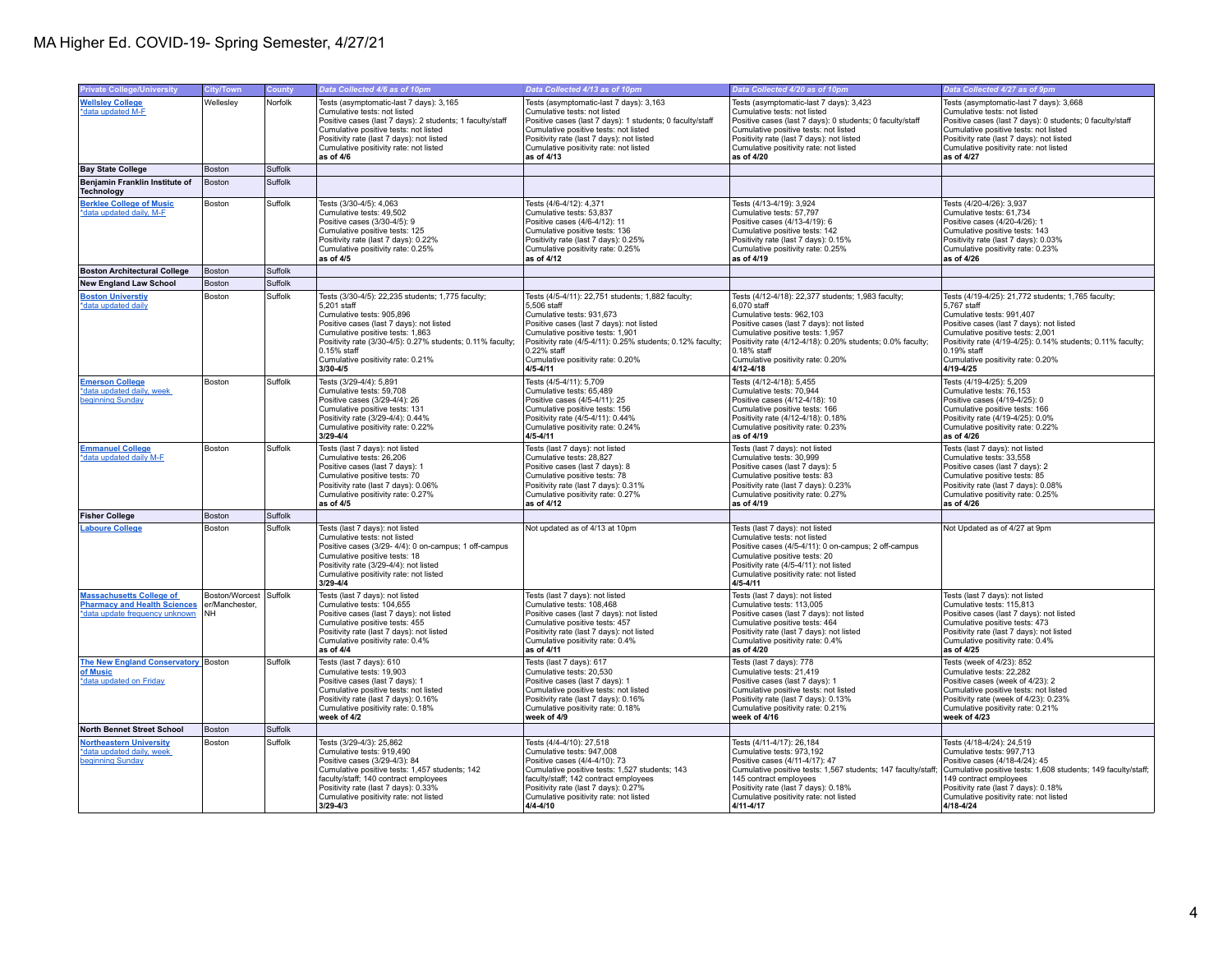| <b>Private College/University</b>                                                    | <b>City/Town</b> | County    | Data Collected 4/6 as of 10pm                                                                                                                                                                                                                                         | Data Collected 4/13 as of 10pm                                                                                                                                                                                                                                           | Data Collected 4/20 as of 10pm                                                                                                                                                                                                                                            | Data Collected 4/27 as of 9pm                                                                                                                                                                                                                                             |
|--------------------------------------------------------------------------------------|------------------|-----------|-----------------------------------------------------------------------------------------------------------------------------------------------------------------------------------------------------------------------------------------------------------------------|--------------------------------------------------------------------------------------------------------------------------------------------------------------------------------------------------------------------------------------------------------------------------|---------------------------------------------------------------------------------------------------------------------------------------------------------------------------------------------------------------------------------------------------------------------------|---------------------------------------------------------------------------------------------------------------------------------------------------------------------------------------------------------------------------------------------------------------------------|
| <b>Simmons University</b><br>*data updated weekly                                    | Boston           | Suffolk   | Not updated as of 4/6 at 10pm                                                                                                                                                                                                                                         | Not updated as of 4/13 at 10pm                                                                                                                                                                                                                                           | Tests (4/8-4/14): 657<br>Cumulative tests: 11,661<br>Positive cases (4/8-4/14): 2<br>Cumulative positive tests: not listed<br>Positivity rate (last 7 days): not listed<br>Cumulative positivity rate: 0.18%<br>as of 4/16                                                | Not Updated as of 4/27 at 9pm                                                                                                                                                                                                                                             |
| <b>Suffolk University</b>                                                            | Boston           | Suffolk   | Tests (3/29-4/1): 2,377                                                                                                                                                                                                                                               | Tests (4/4-4/11): 2.920                                                                                                                                                                                                                                                  | Tests (4/12-4/18): 2,874                                                                                                                                                                                                                                                  | Tests (4/19-4/23): 2,555                                                                                                                                                                                                                                                  |
| *data update frequency unknown                                                       |                  |           | Cumulative tests: 75,359<br>Positive cases (3/27-4/1): 9<br>Cumulative positive tests: 277<br>Positivity rate (last 7 days): not listed<br>Cumulative positivity rate: 0.368%<br>as of 4/2                                                                            | Cumulative tests: 78,744<br>Positive cases (4/4-4/11): 13<br>Cumulative positive tests: 290<br>Positivity rate (last 7 days): not listed<br>Cumulative positivity rate: 0.368%<br>as of 4/12                                                                             | Cumulative tests: 81,567<br>Positive cases (4/12-4/18): 2<br>Cumulative positive tests: 292<br>Positivity rate (last 7 days): not listed<br>Cumulative positivity rate: 0.358%<br>as of 4/18                                                                              | Cumulative tests: 84,071<br>Positive cases (4/19-4/23): 5<br>Cumulative positive tests: 297<br>Positivity rate (last 7 days): not listed<br>Cumulative positivity rate: 0.353%<br>as of 4/24                                                                              |
| <b>Urban College of Boston</b>                                                       | Boston           | Suffolk   |                                                                                                                                                                                                                                                                       |                                                                                                                                                                                                                                                                          |                                                                                                                                                                                                                                                                           |                                                                                                                                                                                                                                                                           |
| <b>Wentworth Institute of</b><br><b>Technology</b><br>*data update frequency unknown | Boston           | Suffolk   | Tests (last 7 days): 3,450<br>Cumulative tests: 34.902<br>Positive cases (last 7 days): 10<br>Cumulative positive tests: 115<br>Positivity rate: 0.56%<br>Cumulative positivity rate: not listed<br>as of 4/6                                                         | Tests (last 7 days): 3,638<br>Cumulative tests: 38.956<br>Positive cases (last 7 days): 6<br>Cumulative positive tests: 128<br>Positivity rate: 0.25%<br>Cumulative positivity rate: not listed<br>as of 4/13                                                            | Tests (last 7 days): 2,687<br>Cumulative tests: 41.546<br>Positive cases (last 7 days): 9<br>Cumulative positive tests: 133<br>Positivity rate: 0.32%<br>Cumulative positivity rate: not listed<br>as of 4/18                                                             | Tests (last 7 days): 2,352<br>Cumulative tests: 44.091<br>Positive cases (last 7 days): 3<br>Cumulative positive tests: 351<br>Positivity rate: 0.14%<br>Cumulative positivity rate: not listed<br>as of 4/27                                                             |
| <b>William James College</b>                                                         | Boston           | Suffolk   |                                                                                                                                                                                                                                                                       |                                                                                                                                                                                                                                                                          |                                                                                                                                                                                                                                                                           |                                                                                                                                                                                                                                                                           |
| <b>Anna Maria College</b><br>*data updated on Friday                                 | Paxton           | Worcester | Tests (last 7 days): 3,638<br>Cumulative tests: 38,956<br>Positive cases (last 7 days): 6<br>Cumulative positive tests: 128<br>Positivity rate (last 7 days): 0.25%<br>Cumulative positivity rate: 0.%<br>as of 4/6                                                   | Tests (last 7 days): 1,852<br>Cumulative tests: 13,633<br>Positive cases (last 7 days): 14<br>Cumulative positive tests: 67<br>Positivity rate (last 7 days): 0.49%<br>Cumulative positivity rate: 0.76%<br>as of 4/10                                                   | Tests (last 7 days): 1,183<br>Cumulative tests: 14.816<br>Positive cases (last 7 days): 1<br>Cumulative positive tests: 68<br>Positivity rate (last 7 days): 0.18%<br>Cumulative positivity rate: 0.46%<br>as of 4/19                                                     | Tests (last 7 days): 1,839<br>Cumulative tests: 15.669<br>Positive cases (last 7 days): 2<br>Cumulative positive tests: 69<br>Positivity rate (last 7 days): 0.11%<br>Cumulative positivity rate: 0.44%<br>as of 4/22                                                     |
| <b>Assumption College</b><br>*data updated on Friday                                 | Worcester        | Worcester | Not updated as of 4/6 at 10pm                                                                                                                                                                                                                                         | Tests (last 7 days): not listed<br>Cumulative tests: 31,039<br>Positive cases (last 7 days): not listed<br>Cumulative positive tests: 33 students; 22 employees<br>Positivity rate: not listed<br>Cumulative positivity rate: 0.18%<br>$4/4 - 4/10$                      | Tests (last 7 days): not listed<br>Cumulative tests: 33.774<br>Positive cases (4/11-4/17): 54<br>Cumulative positive tests: 33 students; 22 employees<br>Positivity rate: not listed<br>Cumulative positivity rate: 0.16%<br>$4/11 - 4/17$                                | Tests (last 7 days): not listed<br>Cumulative tests: 36.425<br>Positive cases (4/18-4/24): 54<br>Cumulative positive tests: 33 students; 22 employees<br>Positivity rate: not listed<br>Cumulative positivity rate: 0.11%<br>4/18-4/24                                    |
| <b>Becker College</b><br>*data updated on Tuesday                                    | Worcester        | Worcester | Tests (last 7 days): 1,290<br>Cumulative tests: 15,213<br>Positive cases (last 7 days): 3<br>Cumulative positive tests: not listed<br>Positivity rate (last 7 days): not listed<br>Cumulative positivity rate: not listed<br>as of 4/6                                | Tests (last 7 days): 1,285<br>Cumulative tests: 16,506<br>Positive cases (last 7 days): 4<br>Cumulative positive tests: not listed<br>Positivity rate (last 7 days): not listed<br>Cumulative positivity rate: not listed<br>as of 4/13                                  | Tests (last 7 days): 1,246<br>Cumulative tests: 17,786<br>Positive cases (last 7 days): 1<br>Cumulative positive tests: not listed<br>Positivity rate (last 7 days): not listed<br>Cumulative positivity rate: not listed<br>as of 4/20                                   | Tests (last 7 days): 1,213<br>Cumulative tests: 19,012<br>Positive cases (last 7 days): 3<br>Cumulative positive tests: not listed<br>Positivity rate (last 7 days): not listed<br>Cumulative positivity rate: not listed<br>as of 4/27                                   |
| <b>Clark University</b><br>*data updated daily                                       | Worcester        | Worcester | Tests (last 7 days): 5,502<br>Cumulative tests: 24,172<br>Positive cases (last 7 days): 4<br>Cumulative positive tests (last 30 days): 27<br>Positivity rate (last 7 days): not listed<br>Cumulative positivity rate: not listed<br>as of 4/5                         | Tests (last 7 days): 5,632<br>Cumulative tests: 29,805<br>Positive cases (last 7 days): 2<br>Cumulative positive tests (last 30 days): 22<br>Positivity rate (last 7 days): not listed<br>Cumulative positivity rate: not listed<br>as of 4/12                           | Tests (last 7 days): 5,553<br>Cumulative tests: 36,378<br>Positive cases (last 7 days): 10<br>Cumulative positive tests (last 30 days): 19<br>Positivity rate (last 7 days): not listed<br>Cumulative positivity rate: not listed<br>as of 4/20                           | Tests (last 7 days): 5,420<br>Cumulative tests: 40,709<br>Positive cases (last 7 days): 8<br>Cumulative positive tests (last 30 days): 22<br>Positivity rate (last 7 days): not listed<br>Cumulative positivity rate: not listed<br>as of 4/26                            |
| <b>Holy Cross College</b><br>*data updated daily                                     | Worcester        | Worcester | Tests (last 7 days): not listed<br>Cumulative tests: 91,091<br>Positive cases (last 7 days): not listed<br>Cumulative positive tests: 181 students; 48 staff; 3 other<br>Positivity rate (last 7 days): 0.26%<br>Cumulative positivity rate: not listed<br>as of 4/6  | Tests (last 7 days): not listed<br>Cumulative tests: 97,792<br>Positive cases (last 7 days): not listed<br>Cumulative positive tests: 224 students; 49 staff;<br>3 other<br>Positivity rate (last 7 days): 0.63%<br>Cumulative positivity rate: not listed<br>as of 4/13 | Tests (last 7 days): not listed<br>Cumulative tests: 103,096<br>Positive cases (last 7 days): not listed<br>Cumulative positive tests: 239 students; 49 staff;<br>3 other<br>Positivity rate (last 7 days): 0.33%<br>Cumulative positivity rate: not listed<br>as of 4/20 | Tests (last 7 days): not listed<br>Cumulative tests: 108,276<br>Positive cases (last 7 days): not listed<br>Cumulative positive tests: 244 students; 51 staff;<br>3 other<br>Positivity rate (last 7 days): 0.19%<br>Cumulative positivity rate: not listed<br>as of 4/27 |
| <b>Nichols College</b><br>*data updated weekly beginning<br>Monday                   | Dudley           | Worcester | Tests (3/29-4/2): 2.919<br>Cumulative tests: 44.745<br>Positive cases (3/29-4/2): 30<br>Cumulative positive tests: 131<br>Positivity rate (3/22-4/2): 1.028%<br>Cumulative positivity rate: 0.29%<br>3/29-4/2                                                         | Tests (4/5-4/9): 2.181<br>Cumulative tests: 46.926<br>Positive cases (4/5-4/9): 14<br>Cumulative positive tests: 145<br>Positivity rate (4/5-4/9): 0.64%<br>Cumulative positivity rate: 0.31%<br>$4/5 - 4/9$                                                             | Tests (4/12-4/16): 1,777<br>Cumulative tests: 46.926<br>Positive cases (4/12-4/16): 3<br>Cumulative positive tests: 145<br>Positivity rate (4/12-4/16): 0.64%<br>Cumulative positivity rate: 0.31%<br>as of 4/16                                                          | Tests (4/19-4/23): 1.711<br>Cumulative tests: 50.414<br>Positive cases (4/19-4/23): 2<br>Cumulative positive tests: 150<br>Positivity rate (4/19-4/23): 0.12%<br>Cumulative positivity rate: 0.30%<br>$4/19 - 4/23$                                                       |
| Worcester Polytechnic Institute Worcester<br>*data updated M-F                       |                  | Worcester | Tests (last 7 days): 9,604<br>Cumulative tests. (last 30 days): 36,538<br>Positive cases (last 7 days): 22<br>Cumulative positive tests (last 30 days): 46<br>Positivity rate (last 7 days): 0.234%<br>Cumulative positivity rate (last 30 days): 0.129%<br>as of 4/3 | Tests (last 7 days): 9,102<br>Cumulative tests. (last 30 days): 36,981<br>Positive cases (last 7 days): 11<br>Cumulative positive tests (last 30 days): 45<br>Positivity rate (last 7 days): 0.123%<br>Cumulative positivity rate (last 30 days): 0.124%<br>as of 4/13   | Tests (last 7 days): 8,992<br>Cumulative tests. (last 30 days): 39.922<br>Positive cases (last 7 days): 11<br>Cumulative positive tests (last 30 days): 52<br>Positivity rate (last 7 days): 0.125%<br>Cumulative positivity rate (last 30 days): 0.133%<br>as of 4/19    | Tests (last 7 days): 8,797<br>Cumulative tests. (last 30 days): 36,467<br>Positive cases (last 7 days): 7<br>Cumulative positive tests (last 30 days): 50<br>Positivity rate (last 7 days): 0.081%<br>Cumulative positivity rate (last 30 days): 0.140%<br>as of 4/25     |
| <b>Boston Graduate School of</b><br>Psyhcoanalysis                                   | <b>Brookline</b> | Middlesex |                                                                                                                                                                                                                                                                       |                                                                                                                                                                                                                                                                          |                                                                                                                                                                                                                                                                           |                                                                                                                                                                                                                                                                           |